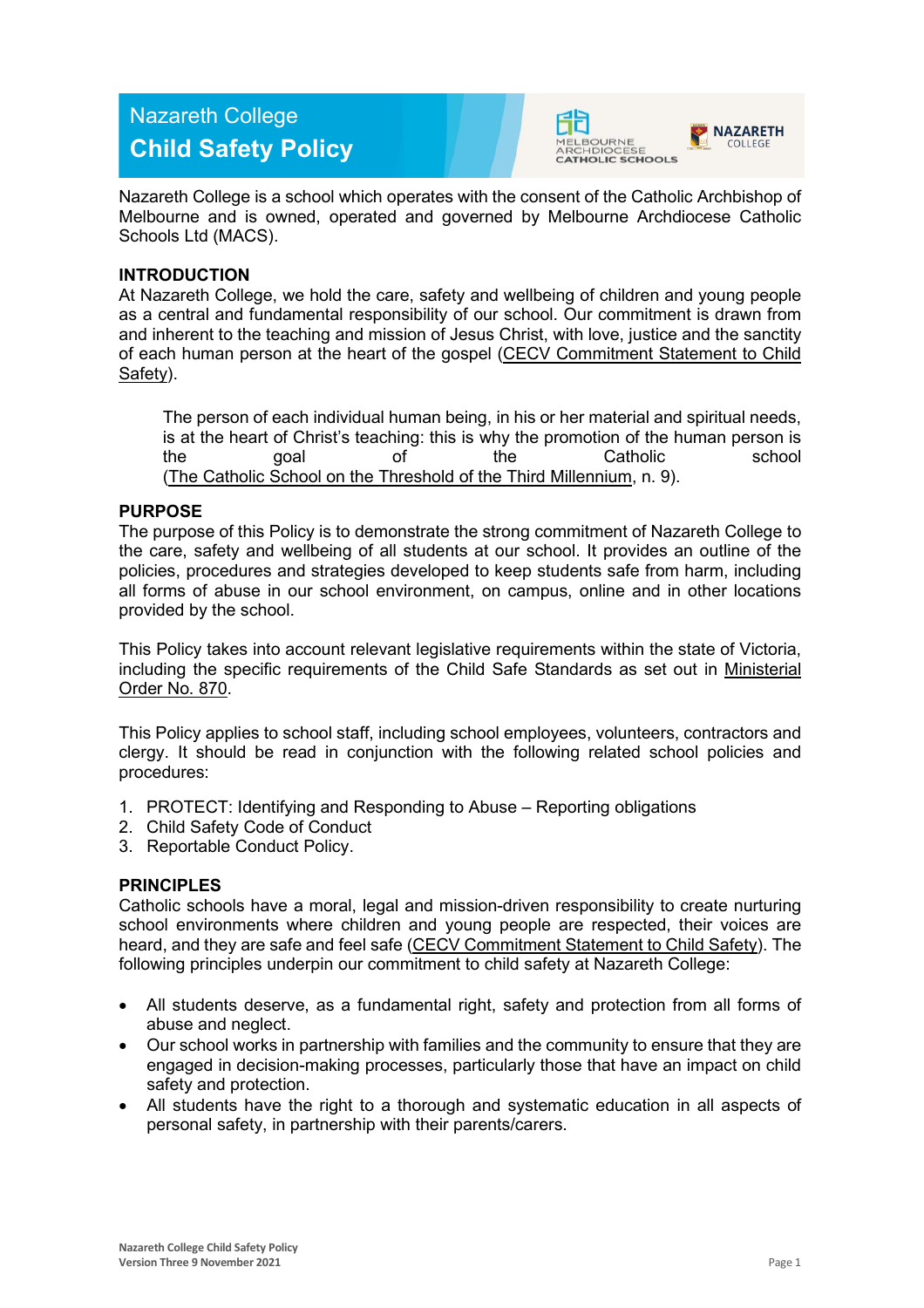- All adults in our school, including teaching and non-teaching staff, clergy, volunteers and contractors, have a responsibility to care for children and young people, to positively promote their wellbeing and to protect them from any kind of harm or abuse.
- The policies, guidelines and codes of conduct for the care, wellbeing and protection of students are based on honest, respectful and trusting relationships between adults and children and young people.
- Policies and practices demonstrate compliance with legislative requirements and cooperation with the Church, governments, the police and human services agencies.
- All persons involved in situations where harm is suspected or disclosed must be treated with sensitivity, dignity and respect.
- Staff, clergy, volunteers, contractors, parents and students should feel free to raise concerns about child safety, knowing these will be taken seriously by school leadership.
- Appropriate confidentiality will be maintained, with information being provided to those who have a right or a need to be informed, either legally or pastorally.

# **DEFINITIONS**

**Child** means a child enrolled as a student at the school.

**Child abuse** includes:

- (a) any act committed against a child involving:
	- (i) a sexual offence
	- (ii) an offence under section 49B(2) of the *Crimes Act 1958* (grooming)
- (b) the infliction, on a child, of:
	- (i) physical violence<br>(ii) serious emotiona
	- serious emotional or psychological harm
- (c) serious neglect of a child [\(Ministerial Order No. 870\)](http://www.gazette.vic.gov.au/gazette/Gazettes2016/GG2016S002.pdf).

**Child safety** encompasses matters related to protecting all children from child abuse, managing the risk of child abuse, providing support to a child at risk of child abuse, and responding to incidents or allegations of child abuse [\(Ministerial Order No. 870\)](http://www.gazette.vic.gov.au/gazette/Gazettes2016/GG2016S002.pdf).

**Child neglect** includes a failure to provide the child with an adequate standard of nutrition, medical care, clothing, shelter or supervision to the extent that the health and physical development of the child is significantly impaired or placed at serious risk [\(PROTECT:](http://www.cecv.catholic.edu.au/getmedia/ebe135a4-d1b3-48a0-81fe-50d4fc451bcd/Identifying-and-Responding-to-All-Forms-of-Abuse.aspx#page%3D27)  [Identifying and responding to all forms of abuse in Victorian schools\)](http://www.cecv.catholic.edu.au/getmedia/ebe135a4-d1b3-48a0-81fe-50d4fc451bcd/Identifying-and-Responding-to-All-Forms-of-Abuse.aspx#page%3D27).

**Child physical abuse** generally consists of any non-accidental infliction of physical violence on a child by any person [\(PROTECT: Identifying and responding to all forms of](https://www.cecv.catholic.edu.au/getmedia/ebe135a4-d1b3-48a0-81fe-50d4fc451bcd/Identifying-and-Responding-to-All-Forms-of-Abuse.aspx#page%3D15)  [abuse in Victorian schools\)](https://www.cecv.catholic.edu.au/getmedia/ebe135a4-d1b3-48a0-81fe-50d4fc451bcd/Identifying-and-Responding-to-All-Forms-of-Abuse.aspx#page%3D15).

**Child sexual abuse** is when a person uses power or authority over a child to involve them in sexual activity. It can include a wide range of sexual activity and does not always involve physical contact or force [\(PROTECT: Identifying and responding to all forms of abuse in](https://www.cecv.catholic.edu.au/getmedia/ebe135a4-d1b3-48a0-81fe-50d4fc451bcd/Identifying-and-Responding-to-All-Forms-of-Abuse.aspx#page%3D17)  [Victorian schools\)](https://www.cecv.catholic.edu.au/getmedia/ebe135a4-d1b3-48a0-81fe-50d4fc451bcd/Identifying-and-Responding-to-All-Forms-of-Abuse.aspx#page%3D17).

**Emotional child abuse** occurs when a child is repeatedly rejected, isolated or frightened by threats, or by witnessing family violence [\(PROTECT: Identifying and responding to all](https://www.cecv.catholic.edu.au/getmedia/ebe135a4-d1b3-48a0-81fe-50d4fc451bcd/Identifying-and-Responding-to-All-Forms-of-Abuse.aspx#page%3D26)  [forms of abuse in Victorian schools\)](https://www.cecv.catholic.edu.au/getmedia/ebe135a4-d1b3-48a0-81fe-50d4fc451bcd/Identifying-and-Responding-to-All-Forms-of-Abuse.aspx#page%3D26).

**Grooming** is when a person engages in predatory conduct to prepare a child for sexual activity at a later date. It can include communication and/or attempting to befriend or establish a relationship or other emotional connection with the child or their parent/carer [\(PROTECT: Identifying and responding to all forms of abuse in Victorian schools\)](https://www.cecv.catholic.edu.au/getmedia/ebe135a4-d1b3-48a0-81fe-50d4fc451bcd/Identifying-and-Responding-to-All-Forms-of-Abuse.aspx#page%3D20).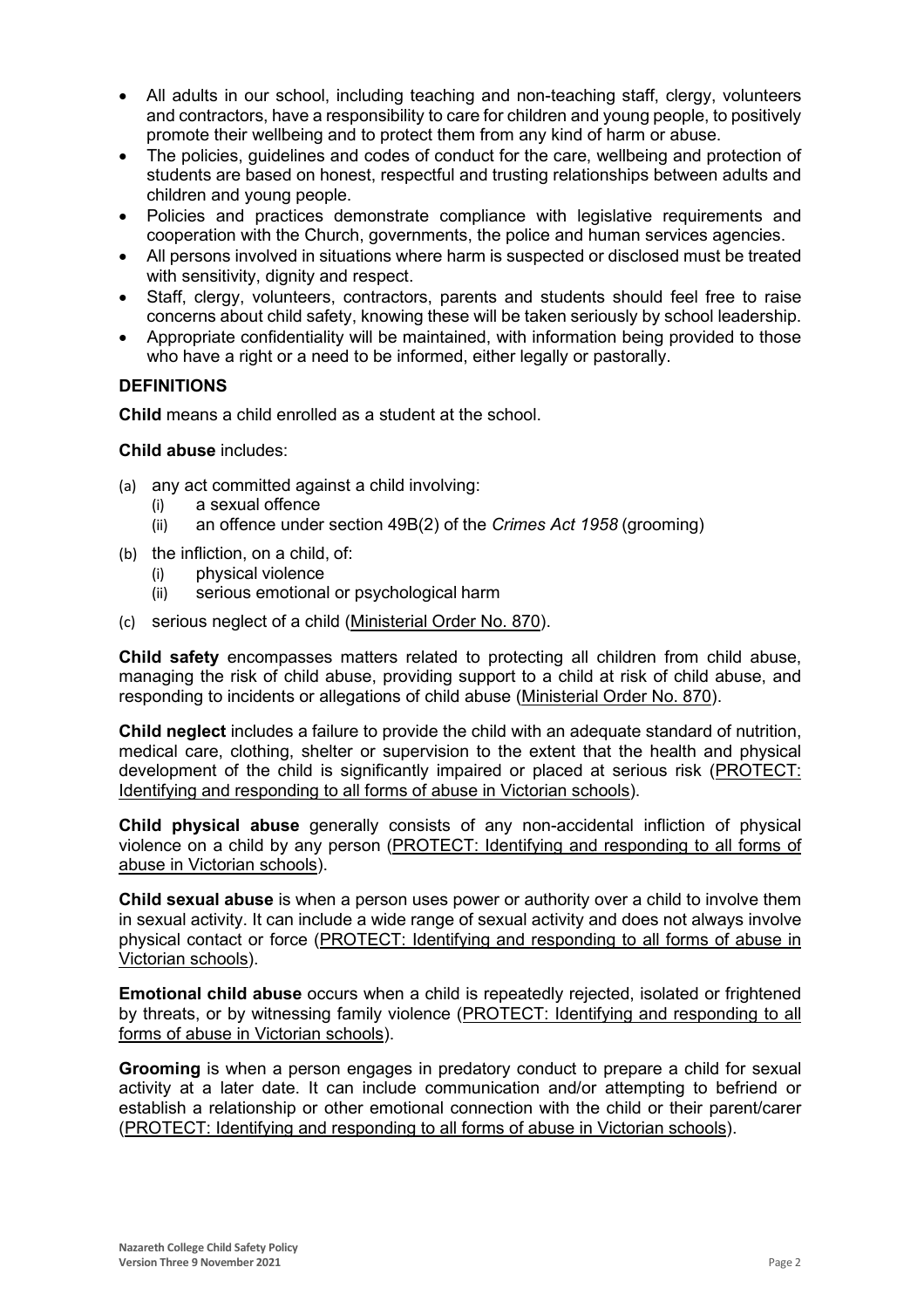**Mandatory reporting:** The legal requirement under the *Children, Youth and Families Act 2005* (Vic.) to protect children from harm relating to physical and sexual abuse. The Principal, registered teachers and early childhood teachers, school counsellors, religious clergy, medical practitioners and nurses at a school are mandatory reporters under this Act [\(PROTECT: Identifying and responding to all forms of abuse in Victorian schools\)](http://www.cecv.catholic.edu.au/getmedia/ebe135a4-d1b3-48a0-81fe-50d4fc451bcd/Identifying-and-Responding-to-All-Forms-of-Abuse.aspx#page%3D8).

**Reasonable belief – mandatory reporting:** When school staff are concerned about the safety and wellbeing of a child or young person, they must assess that concern to determine if a report should be made to the relevant agency. This process of considering all relevant information and observations is known as forming a reasonable belief. A 'reasonable belief' or a 'belief on reasonable grounds' is not the same as having proof but is more than mere rumour or speculation. A reasonable belief is formed if a reasonable person in the same position would have formed the belief on the same grounds [\(PROTECT: Identifying and](http://www.cecv.catholic.edu.au/getmedia/ebe135a4-d1b3-48a0-81fe-50d4fc451bcd/Identifying-and-Responding-to-All-Forms-of-Abuse.aspx#page%3D35)  [responding to all forms of abuse in Victorian schools\)](http://www.cecv.catholic.edu.au/getmedia/ebe135a4-d1b3-48a0-81fe-50d4fc451bcd/Identifying-and-Responding-to-All-Forms-of-Abuse.aspx#page%3D35).

**Reasonable belief – reportable conduct scheme:** When a person has a reasonable belief that a worker/volunteer has committed reportable conduct or misconduct that may involve reportable conduct. A reasonable belief is more than suspicion and there must be some objective basis for the belief. It does not necessitate proof or require certainty.

NOTE: The difference between the reasonable belief definitions under mandatory reporting and the reportable conduct scheme is the category of persons who are required to, or can, form the reasonable belief which forms the basis for a report.

**Reportable conduct:** Five types of reportable conduct are listed in the *Child Wellbeing and Safety Act 2005* (Vic.) (as amended by the *Children Legislation Amendment (Reportable Conduct) Act 2017*). These include:

- 1. Sexual offences (against, with or in the presence of a child)
- 2. Sexual misconduct (against, with or in the presence of a child)
- 3. Physical violence (against, with or in the presence of a child)
- 4. Behaviour that is likely to cause significant emotional or psychological harm
- 5. Significant neglect.

**School environment** means any physical or virtual place made available or authorised by the school governing authority for use by a child during or outside school hours, including:

- A campus of the school
- Online school environments (including email and intranet systems)
- Other locations provided by the school for a child's use (including, without limitation, locations used for school camps, sporting events, excursions, competitions and other events) [\(ministerial order no. 870\)](http://www.gazette.vic.gov.au/gazette/Gazettes2016/GG2016S002.pdf).

**School staff** means an individual working in a school environment who is:

- Directly engaged or employed by a school governing authority
- A volunteer or a contracted service provider (whether or not a body corporate or any other person is an intermediary)
- A minister of religion [\(Ministerial Order No. 870\)](http://www.gazette.vic.gov.au/gazette/Gazettes2016/GG2016S002.pdf).

# **POLICY COMMITMENTS**

All students enrolled at Nazareth College have the right to feel safe and be safe. The wellbeing of children in our care will always be our first priority and we do not and will not tolerate child abuse. We aim to create a child-safe and child-friendly environment where children are free to enjoy life to the full without any concern for their safety. There is particular attention paid to the most vulnerable children, including Aboriginal and Torres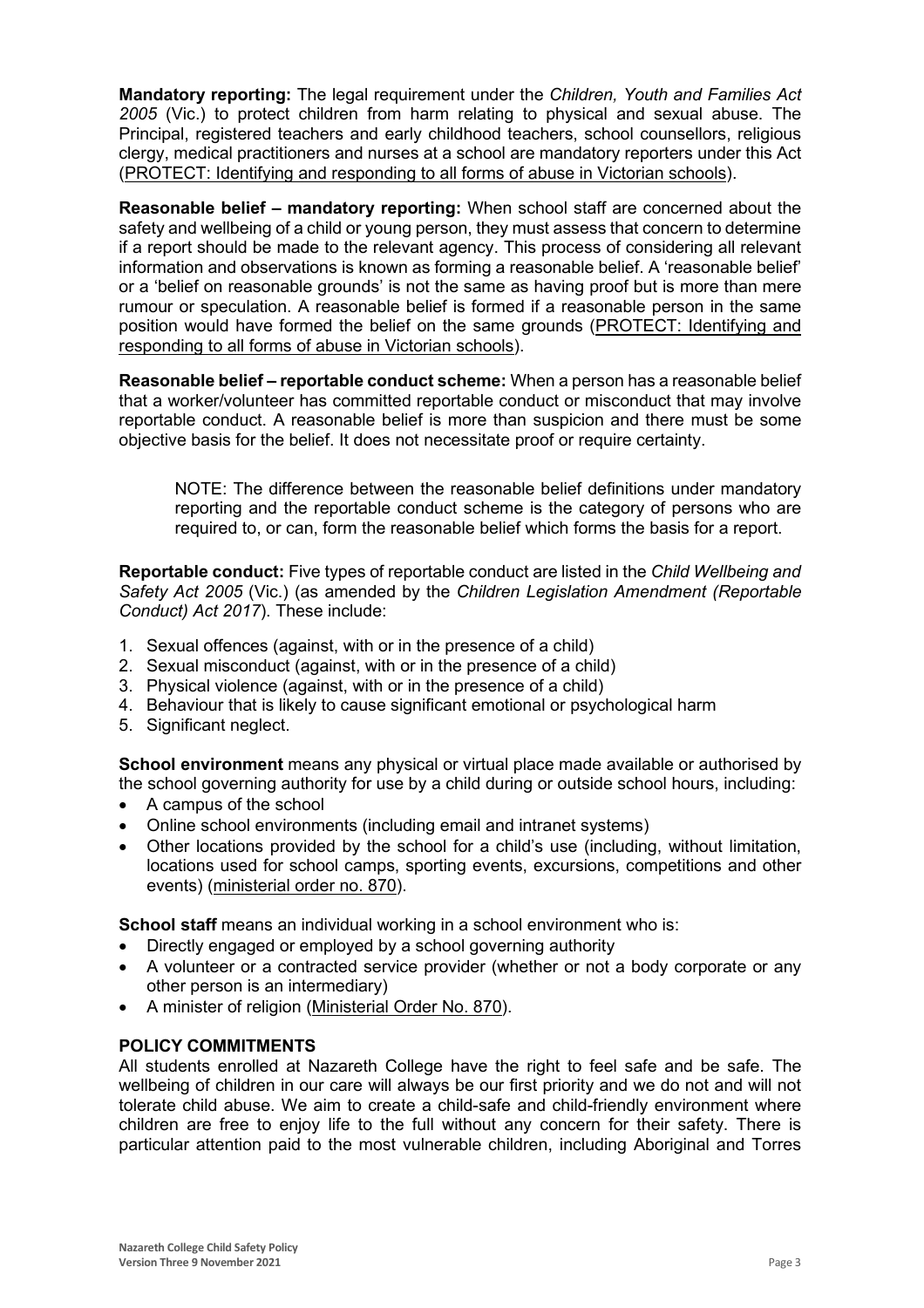Strait Islander children, children from culturally and/or linguistically diverse backgrounds, and children with a disability.

# **Our commitment to our students**

- We commit to the safety and wellbeing of all children and young people enrolled in our school.
- We commit to providing children and young people with positive and nurturing experiences.
- We commit to listening to children and young people and empowering them by taking their views seriously and addressing any concerns that they raise with us.
- We commit to taking action to ensure that children and young people are protected from abuse or harm.
- We commit to teaching children and young people the necessary skills and knowledge to understand and maintain their personal safety and wellbeing.
- We commit to seeking input and feedback from students regarding the creation of a safe school environment.

# **Our commitment to parents and carers**

- We commit to communicating honestly and openly with parents and carers about the wellbeing and safety of their children.
- We commit to engaging with, and listening to, the views of parents and carers about our child safety practice, policies and procedures.
- We commit to transparency in our decision-making with parents and carers where it will not compromise the safety of children or young people.
- We commit to acknowledging the cultural diversity of students and families and being sensitive to how this may impact on student safety issues.
- We commit to continuously reviewing and improving our systems to protect children from abuse.

# **Our commitment to our school staff (school employees, volunteers, contractors and clergy)**

- We commit to providing all Nazareth College staff with the necessary support to enable them to fulfil their roles. This will include regular and appropriate learning opportunities.
- We commit to providing regular opportunities to clarify and confirm policy and procedures in relation to child safety, and young people's protection and wellbeing. This will include annual training in the principles and intent of the Child Safety Policy and Child Safety Code of Conduct, and staff responsibilities to report concerns.
- We commit to listening to all concerns voiced by Nazareth College staff, clergy, volunteers and contractors about keeping children and young people safe from harm.
- We commit to providing opportunities for Nazareth College school employees, volunteers, contractors and clergy to receive formal debriefing and counselling arising from incidents of the abuse of a child or young person.

# **RESPONSIBILITIES AND ORGANISATIONAL ARRANGEMENTS**

Everyone employed or volunteering at Nazareth College has a responsibility to understand the important and specific role they play individually and collectively to ensure that the wellbeing and safety of all students is at the forefront of all they do and every decision they make [\(CECV Commitment Statement to Child Safety\)](https://www.cecv.catholic.edu.au/getmedia/b5d43278-51b9-4704-b45a-f14e50546a70/Commitment-Statement-A4.aspx). The school has allocated roles and responsibilities for child safety and they are the child safety officers – Deputy Principal, Director of Well-being and school counsellor/s.

# **GUIDE TO RESPONSIBILITIES OF SCHOOL LEADERSHIP**

The Principal, the school governing authority and school leaders at Nazareth College recognise their particular responsibility to ensure the development of preventative and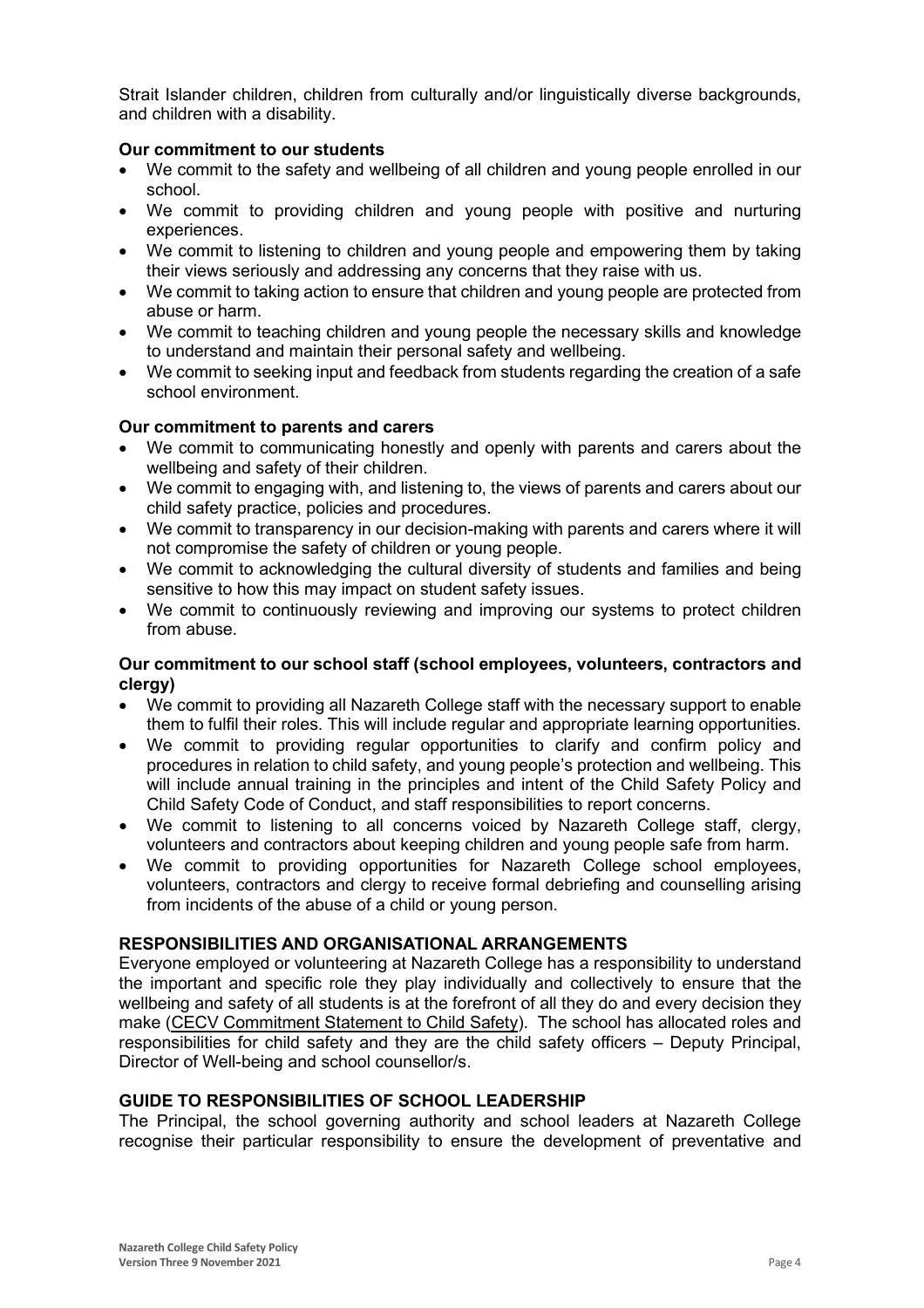proactive strategies that promote a culture of openness, awareness of and shared responsibility for child safety. Responsibilities include:

- Creating an environment for children and young people to be safe and to feel safe
- Upholding high principles and standards for all staff, clergy, volunteers and contractors
- Promoting models of behaviour between adults and children and young people based on mutual respect and consideration
- Ensuring thorough and rigorous practices are applied in the recruitment, screening and ongoing professional learning of staff
- Ensuring that school personnel have regular and appropriate learning to develop their knowledge of, openness to and ability to address child safety matters
- Providing regular opportunities to clarify and confirm legislative obligations, policy and procedures in relation to children and young people's protection and wellbeing
- Ensuring the school meets the specific requirements of the Victorian child safe standards as set out in [ministerial order no. 870](http://www.gazette.vic.gov.au/gazette/Gazettes2016/GG2016S002.pdf)
- Ensuring the school takes specific action to protect children from abuse in line with the three new criminal offences introduced under the *crimes act 1958* (vic.) And in line with [protect: identifying and responding to all forms of abuse in Victorian](http://www.cecv.catholic.edu.au/getmedia/ebe135a4-d1b3-48a0-81fe-50d4fc451bcd/Identifying-and-Responding-to-All-Forms-of-Abuse.aspx) schools.
- Ensuring the school understands and reports all matters that may constitute reportable conduct under the Reportable Conduct Scheme and in accordance with the School's reportable conduct policy
- Sharing information under legislated information sharing schemes (CISS and FVISS) in accordance with the school's prescribed role as an ISE.

# **GUIDE TO RESPONSIBILITIES OF SCHOOL STAFF**

Responsibilities of school staff (school employees, volunteers, contractors and clergy) include:

- Treating children and young people with dignity and respect, acting with propriety, providing a duty of care, and protecting children and young people in their care
- Following the legislative and internal school policies, procedures and processes in the course of their work, if they form a reasonable belief that a child or young person has been or is being abused or neglected
- Providing a physically and psychologically safe environment where the wellbeing of children and young people is nurtured
- Undertaking regular training and education in order to understand their individual responsibilities in relation to child safety, and the wellbeing of children and young people
- Assisting children and young people to develop positive, responsible and caring attitudes and behaviours which recognise the rights of all people to be safe and free from abuse
- Following the school's child safety code of conduct.

# **ORGANISATIONAL ARRANGEMENTS**

The principal has the overall leadership role in monitoring and responding to the policy, procedures and practices for child safety in Nazareth College in accordance with this Policy.

We have three Child Safety officers, as well as student representatives who make up the Child Safety Team. The role description is available from the Principal's office.

- The Child Safety Team assists the Principal.
- The Child Safety Team works in identifying and mitigating risks in child safety.
- The Child Safety Team also supports the Principal to monitor implementation of school policies, procedures and practices and to identify professional learning.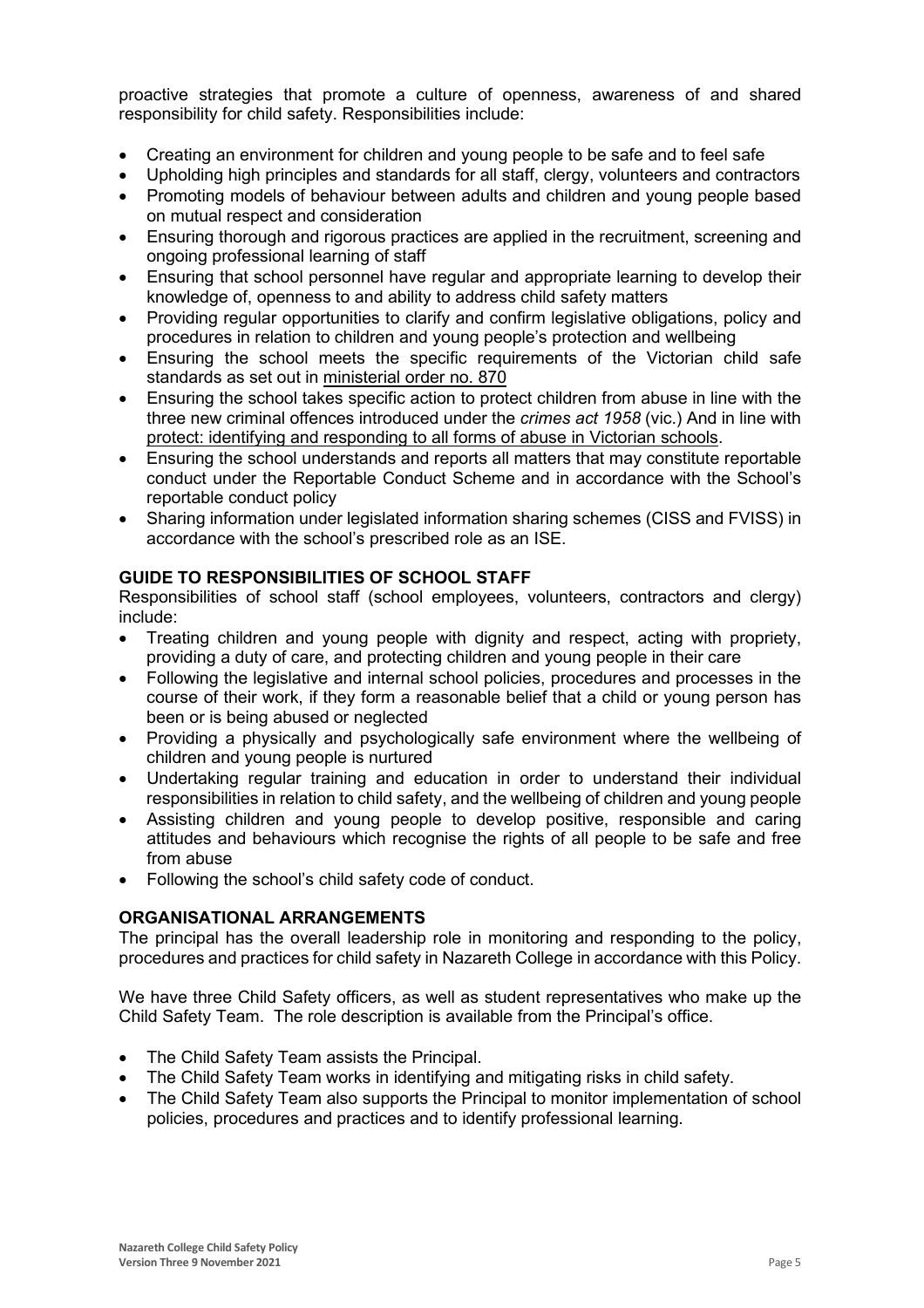Nazareth College's website and newsletter will provide information to keep parents and carers informed of child safety commitments, procedures and arrangements.

# **EXPECTATION OF OUR SCHOOL STAFF – CHILD SAFETY CODE OF CONDUCT**

At Nazareth College, we expect school employees, volunteers, contractors and clergy to proactively ensure the safety of students at all times and to take appropriate action if there are concerns about the safety of any child at the school. All school staff must remain familiar with the relevant laws, the code of conduct, and policies and procedures in relation to child protection, and comply with all requirements. We have developed a Child Safety Code of Conduct which recognises the critical role that school staff play in protecting the students in our care and establishes clear expectations of school employees, volunteers, contractors and clergy for appropriate behaviour with children in order to safeguard them against abuse and/or neglect.

Our Code also protects school staff through clarification of acceptable and unacceptable behaviour.

# **STUDENT SAFETY AND PARTICIPATION**

At Nazareth College, we actively encourage all students to openly express their views and feel comfortable about giving voice to the things that are important to them.

We teach students about what they can do if they feel unsafe and enable them to understand, identify, discuss and report their concerns. We listen to and act on any concerns students, or their parents or carers, raise with us.

The curriculum design integrates appropriate knowledge and skills to enhance students' understanding of being safe. Teaching and learning strategies that acknowledge and support student agency and voice are implemented. We have developed appropriate education about:

- Standards of behaviour for students attending our school
- Healthy and respectful relationships (including sexuality)
- **Resilience**
- Child abuse awareness and prevention.

# **REPORTING AND RESPONDING**

Our school records any child safety complaints, disclosures or breaches of the Child Safety Code of Conduct and stores the records in accordance with security and privacy requirements. Our school complies with legal obligations that relate to managing the risk of child abuse under the *Children, Youth and Families Act 2005* (Vic.), the *Crimes Act 1958* (Vic.) and the recommendations of the *[Betrayal of Trust](http://www.parliament.vic.gov.au/fcdc/article/1788)* report.

Child protection reporting obligations fall under separate pieces of legislation with differing reporting requirements.

Our school's PROTECT: Identifying and Responding to Abuse – Reporting obligations, updated on 8 November, 2021, sets out the actions required under the relevant legislation when there is a reasonable belief that a child at our school is in need of protection or a criminal offence has been committed, and provides guidance and procedures on how to make a report.

Our policy assists staff, volunteers and families to:

- Identify the indicators of a child or young person who may be in need of protection
- Understand how a reasonable belief is formed
- Make a report of a child or young person who may be in need of protection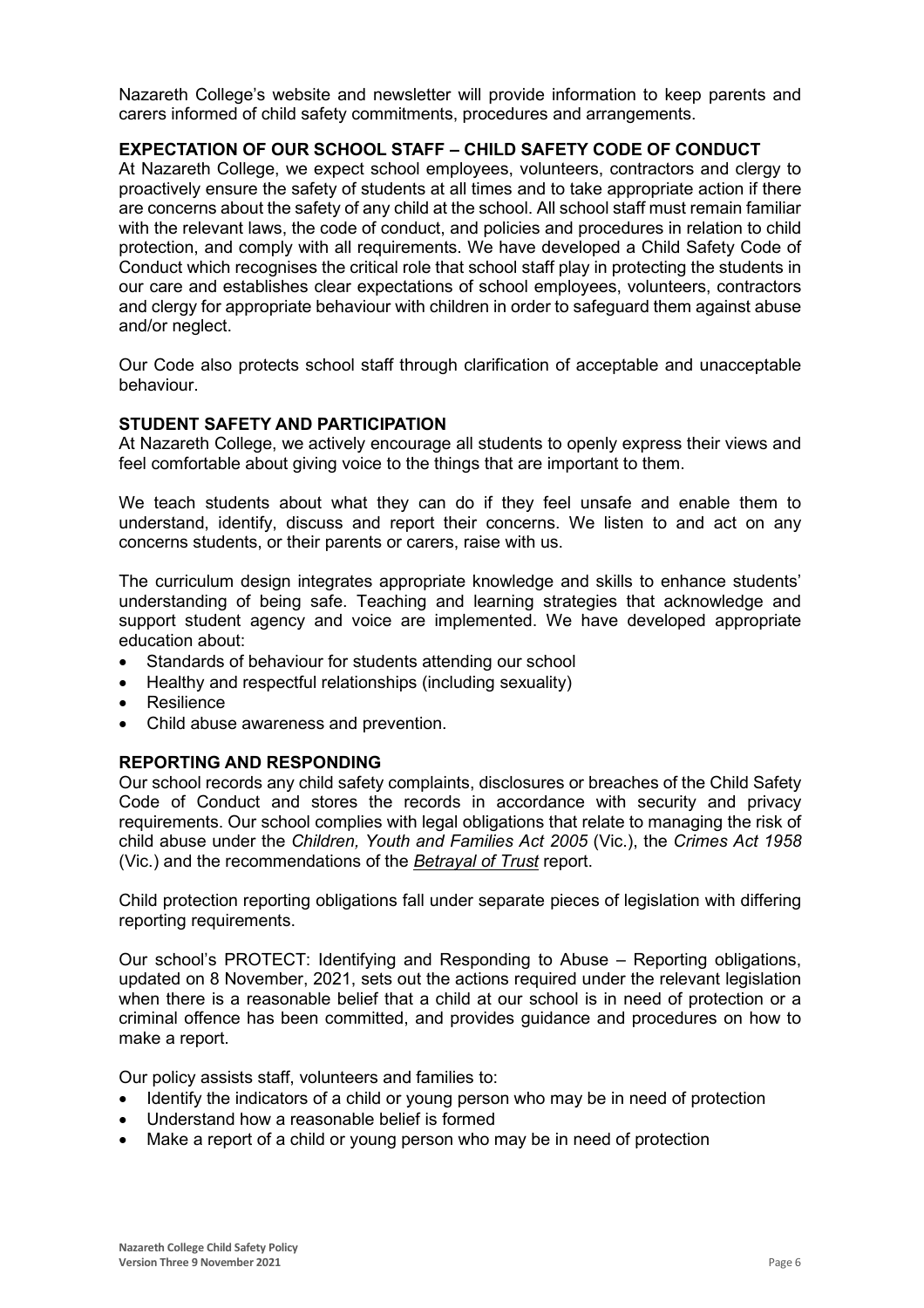- Comply with mandatory reporting obligations under child protection law, and their legal obligations relating to child abuse and grooming under criminal law.
- Comply with reporting obligations under the reportable conduct scheme including obligations to report and investigate allegations of reportable conduct.

Our school has also established additional internal procedures and processes to help ensure that appropriate action is taken to respond to concerns about the wellbeing and/or safety of a student.

Our school is a prescribed Information Sharing Entity (ISE) meaning that, where legislated requirements are met, it is able to share confidential information with other ISEs to promote child wellbeing or safety under the CISS or FVISS.

At Nazareth College, if any member of our school community has concerns for a child's safety they need to discuss, they can notify the Principal, Deputy Principal or the designated Child Safety Officers. If the Principal or Child Safety Officer are not available, then it should be discussed with a member of the school leadership team. Alternatively, any member of the school community may report directly to the responsible authority.

The staff member, supported by the Principal or designated Child Safety Officer will follow the step-by-step guide to making a report as outlined in the [Four Critical Actions for Schools:](https://www.education.vic.gov.au/Documents/about/programs/health/protect/FourCriticalActions_ChildAbuse.pdf)  [Responding to Incidents, Disclosures and Suspicions of Child Abuse.](https://www.education.vic.gov.au/Documents/about/programs/health/protect/FourCriticalActions_ChildAbuse.pdf)

# **SCREENING AND RECRUITMENT OF SCHOOL STAFF**

Nazareth College will apply thorough and rigorous screening processes in the recruitment of employees and volunteers involved in child-connected work. Our commitment to child safety and our screening requirements are included in all advertisements for such employee, contractor and volunteer positions, and all applicants are provided with copies of the school's Child Safety Code of Conduct and the Child Safety Policy.

Each job description for staff involved in child-connected work has a clear statement that sets out the requirements, duties and responsibilities regarding child safety for those in that role and the occupant's essential qualifications, experience and attributes in relation to child safety and wellbeing.

When recruiting and selecting employees, contractors and volunteers involved in childconnected work, we make all reasonable efforts to gather, verify and record the following information about any person we propose to engage:

- Confirm the applicant's working with children check and national police check status and/or professional registration (as relevant)
- Obtain proof of personal identity and any professional or other qualifications
- Verify the applicant's history of work involving children
- Obtain references that address the applicant's suitability for the job and working with children.

We will also ensure that appropriate supervision or support arrangements are in place in relation to the induction of new school staff into the school's policies, codes, practices and procedures governing child safety and child-connected work.

We have procedures and processes for monitoring and assessing the continuing suitability of school staff to work with children, including regular reviews of the status of Working with Children Checks and staff professional registration requirements such as Victorian Institute of Teaching (VIT) registration.

Nazareth College implements the following CECV guidelines: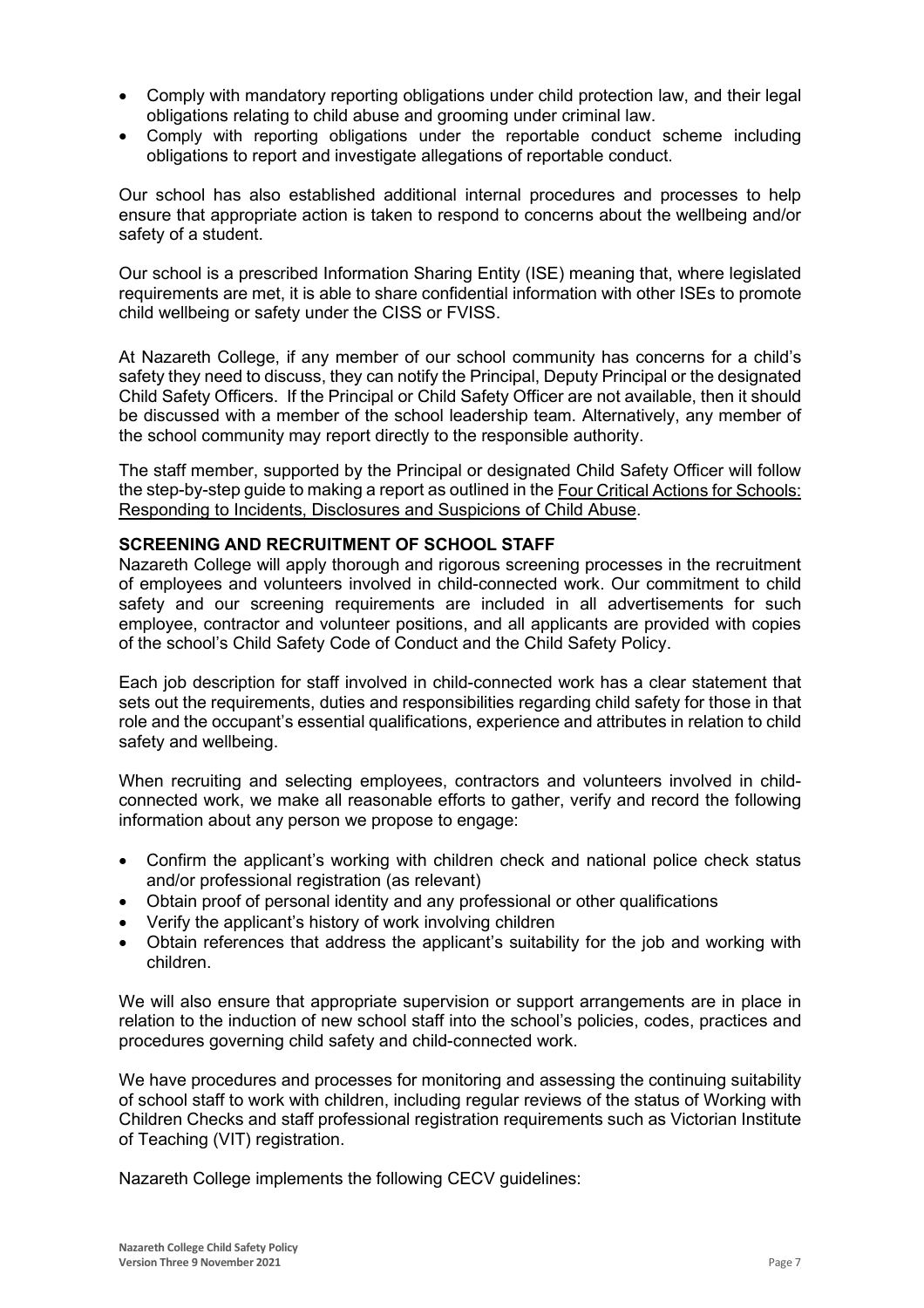- Guidelines on the Employment of Staff in Catholic Schools
- Guidelines on the Engagement of Volunteers in Catholic Schools
- Guidelines on the Engagement of Contractors in Catholic Schools
- NDIS/External Providers: Guidelines for Schools.

#### **CHILD SAFETY – EDUCATION AND TRAINING FOR SCHOOL STAFF**

Nazareth College provides employees, volunteers and clergy with regular and appropriate opportunities to develop their knowledge of, openness to and ability to address child safety matters. This includes induction, ongoing training and professional learning to ensure that everyone understands their professional and legal obligations and responsibilities, and the procedures for reporting suspicion of child abuse and neglect.

At least annually, our professional learning and training addresses:

- Staff's individual and collective obligations and responsibilities for managing the risk of child abuse
- Child abuse risks in the school environment
- The Reportable Conduct Scheme
- Our school's current child safety standards.

#### **RISK MANAGEMENT**

At Nazareth College, we are committed to proactively and systematically identifying and assessing risks to student safety across our whole school environment and reducing or eliminating (where possible) all potential sources of harm. We document, implement, monitor and periodically review our risk management strategies for child safety, and ensure that the strategies change as needed and as new risks arise.

#### **RELEVANT LEGISLATION**

- Children, Youth and Families Act 2005 (Vic.)
- Child Wellbeing and Safety Act 2005 (Vic.)
- Worker Screening Act 2020 (Vic.)
- Education and Training Reform Act 2006 (Vic.)
- Education and Training Reform Regulations 2017 (Vic.)
- Equal Opportunity Act 2010 (Vic.)
- Privacy Act 1988 (Cth)
- Crimes Act 1958 (Vic.) Three new criminal offences have been introduced under this Act:
- 1. [Failure to disclose offence:](https://www.justice.vic.gov.au/safer-communities/protecting-children-and-families/failure-to-disclose-offence#%3A%7E%3Atext%3DIn%202014%2C%20the%20law%20in%20Victoria%20was%20changed%2Coffended%20against%20a%20child%20under%2016%20in%20Victoria) Any adult who forms a reasonable belief that a sexual offence has been committed by an adult against a child under 16 has an obligation to report that information to police. Failure to disclose the information to police is a criminal offence.
- 2. [Failure to protect offence:](https://www.justice.vic.gov.au/safer-communities/protecting-children-and-families/failure-to-protect-a-new-criminal-offence-to#%3A%7E%3Atext%3DFailure%20to%20protect%3A%20a%20new%20criminal%20offence%20to%2Cfrom%20sexual%20abuse%20and%20exposure%20to%20sexual%20offenders) This offence will apply where there is a substantial risk that a child under the age of 16 under the care, supervision or authority of a relevant organisation will become a victim of a sexual offence committed by an adult associated with that organisation. A person in a position of authority in the organisation will commit the offence if they know of the risk of abuse and have the power or responsibility to reduce or remove the risk, but negligently fail to do so.
- 3. [Grooming offence:](https://www.justice.vic.gov.au/safer-communities/protecting-children-and-families/grooming-offence) This offence targets predatory conduct designed to facilitate later sexual activity with a child. Grooming can be conducted in person or online, for example via interaction through social media, web forums and emails.

# **RELATED POLICIES**

#### **Catholic Education Commission of Victoria Ltd (CECV) guidelines**

• [CECV Guidelines on the Employment of Staff in Catholic Schools](https://www.cecv.catholic.edu.au/getmedia/0393d7fb-2fb9-4e48-a05e-56b703dd62eb/Employment-Guidelines.aspx)